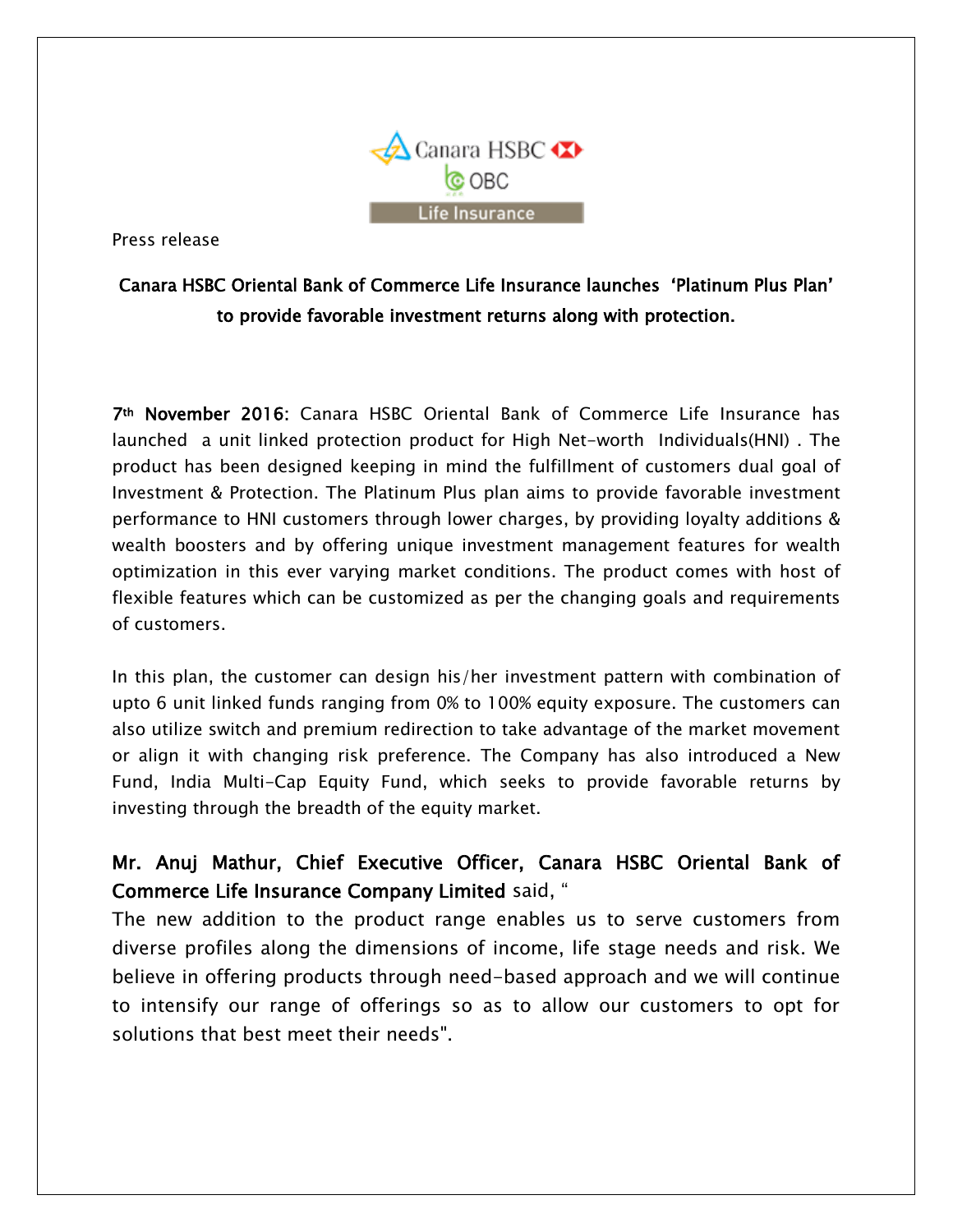## Key Benefits of the Platinum plus Plan

- $\checkmark$  Flexibility of Premium Payment for limited or entire period of Policy
- $\checkmark$  Multiple Investment Management Options to enable optimized returns from the Policy:
	- **•** Self Managed Option (SMO): Choice of investing upto 6 different Unit Linked Funds with equity exposure ranging from 0% to 100% basis risk preference;
	- **•** Systematic Transfer Option (STO): Enables customer to enter volatile and unpredictable equity market in a systematic manner;
	- **•** Return Protector Option (RPO): Helps customer in protecting their gains of equity market by automatically moving such gains into low risk fund to avoid future equity market volatility;
	- **•** Auto Funds Rebalancing Option (AFR): Helps customer maintain allocation of their investments in a specific proportion across funds, irrespective of market movements; and
	- **•** Safety Switch Option (SSO): Enables customer to systematically move your investment into low risk fund near maturity to safeguard returns.
- $\checkmark$  Loyalty Additions & Wealth boosters during the Policy Term as additional allocation of units to boost returns on investment
- $\checkmark$  Flexibility of switching and redirection between the fund options to take advantage of market movements or change in risk preference
- $\checkmark$  Liquidity to take partial withdrawals to help customers meet unplanned contingencies or meet changing needs of their family
- $\checkmark$  Tax benefits on Premiums paid and benefits received during Policy Term under Section 80C and Section 10(10D), as per the Income Tax Act, 1961, as amended from time to time

About Canara HSBC Oriental Bank of Commerce Life Insurance Company Limited (www.canarahsbclife.com)